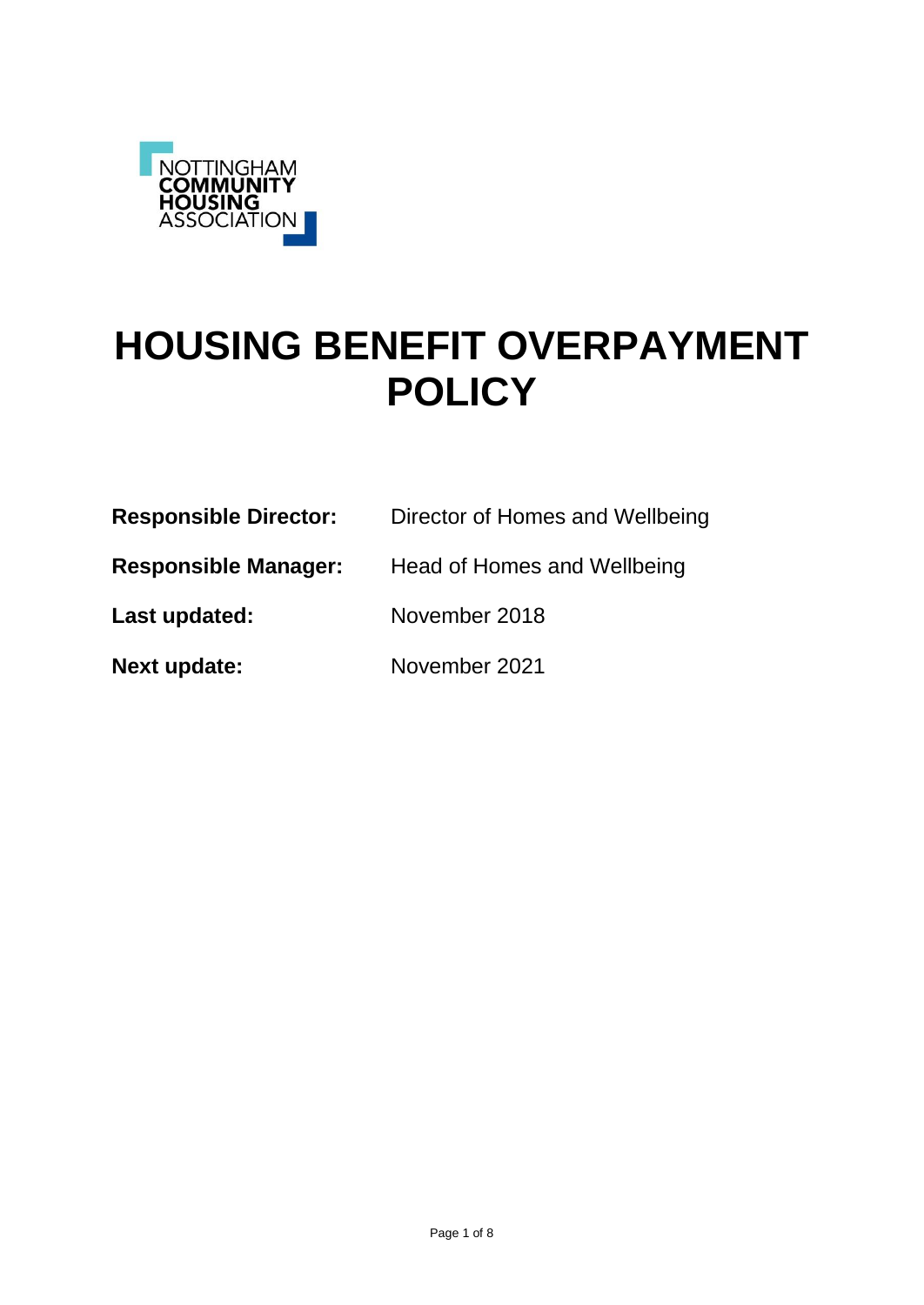# **D5 Housing Benefit Overpayments**

# **The Regulations**

# **1. What is an Overpayment?**

- 1.1 An overpayment is any amount of Housing Benefit that has been paid but to which there was no entitlement.
- 1.2 It includes any amount paid on account (i.e. interim payments) which is in excess of the actual entitlement as subsequently determined.

#### **2. How do Overpayments Arise?**

#### 2.1 **Claimant error or misrepresentation.**

*e.g.*

- Incorrect information on Housing Benefit form.
- Failure to notify Local Authority of change in circumstances.

# 2.2 **Local Authority error.**

*e.g.*

- Failure to act on notification from customer or NCHA of change in circumstances. Housing Benefit may continue to be paid after a tenancy has ended, despite this information having been given to the Local Authority.
- Miscalculation of benefit.

#### 2.3 **Benefit Agency's error.**

*e.g.*

• Incorrect award of Income Support (n.b. this does not include failure to notify Local Authority of ending of entitlement to Income Support).

#### 2.4 **Third party error.**

*e.g.*

- NCHA gives Local Authority incorrect information on rent.
- Customer's employer gives Local Authority incorrect information on income.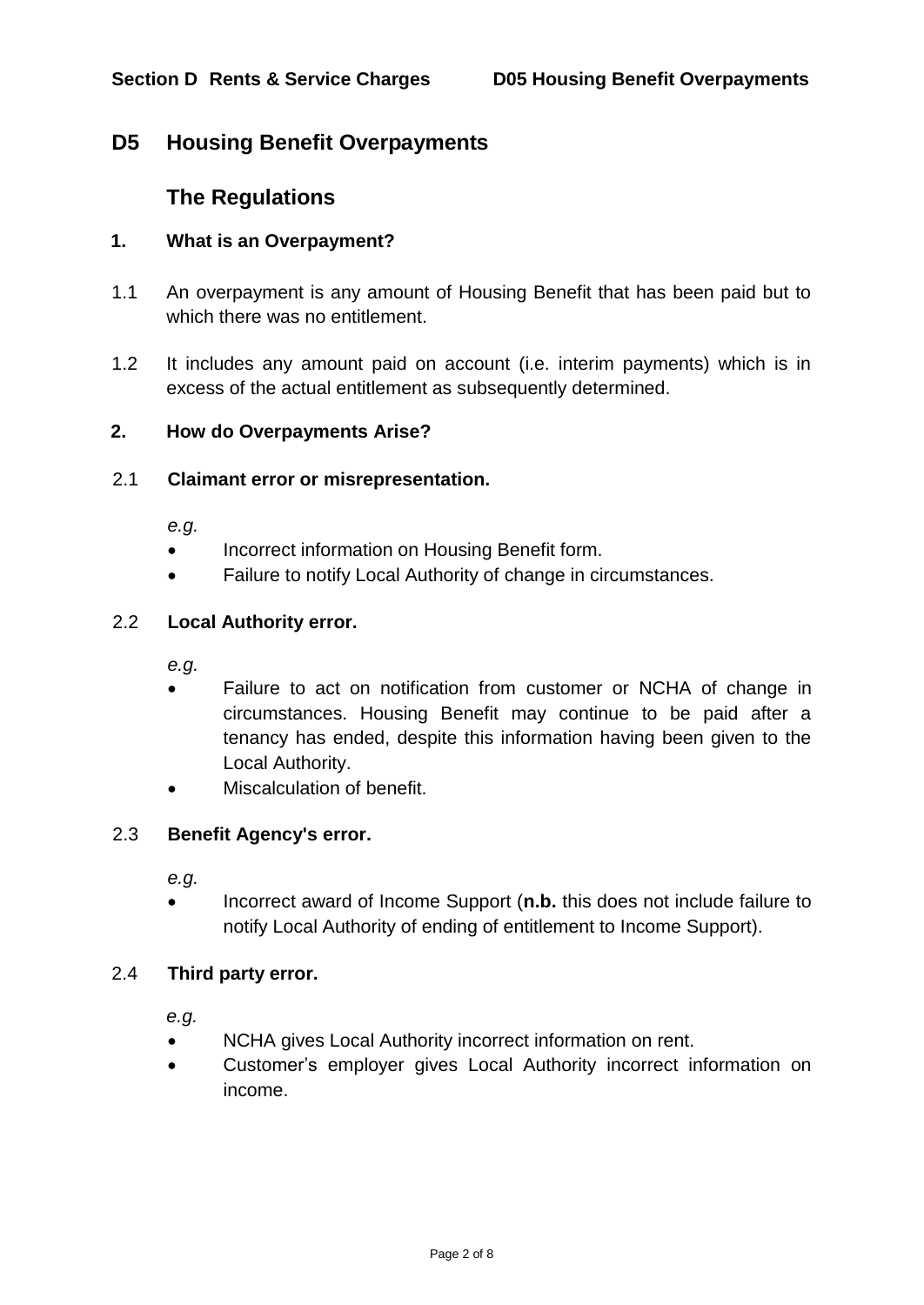# 2.5 **Payments on Account**

*e.g.*

 When a customer has received interim payments of Housing Benefit which are subsequently found to exceed their actual entitlement.

# 2.6 **Other causes.**

*e.g.*

- Customer receives backdated pay increase or social security benefit.
- A change of circumstances is reported on the day it occurs, but Housing Benefit has already been paid in advance.

# **3. What Overpayments can be Recovered?**

- 3.1 Any overpayment can be recovered by the Local Authority except some which are due to official errors i.e. where the customer or a person acting on their behalf or any other person to whom the payment was made (including a landlord) could not reasonably have been expected to realise that an overpayment was being made either at the time of notification or at the time of payment.
- 3.2 So, for instance, if the Local Authority calculated the Housing Benefit incorrectly and neither the customer nor NCHA could reasonably have known payments were incorrect there is no *entitlement* to recovery.

**n.b.** Regulation 100 merely sets out which overpayments are *recoverable* - not those which *must be recovered.* Local Authorities are under no obligation to recover overpayments, although they are encouraged to do so by their subsidy arrangements. Local Authorities must consider each overpayment case on its own merits, and they should not operate a blanket recovery policy (such a blanket policy is outside the scope of the Authority's powers, and can be challenged by judicial review).

# **4. From whom can Overpayments be Recovered?**

4.1 A Local Authority can recover an overpayment from the customer, or from the landlord where Housing Benefit has been paid direct, or from any other person who has acted on behalf and misrepresented or failed to disclose relevant information - even if they have not received the Housing Benefit themselves.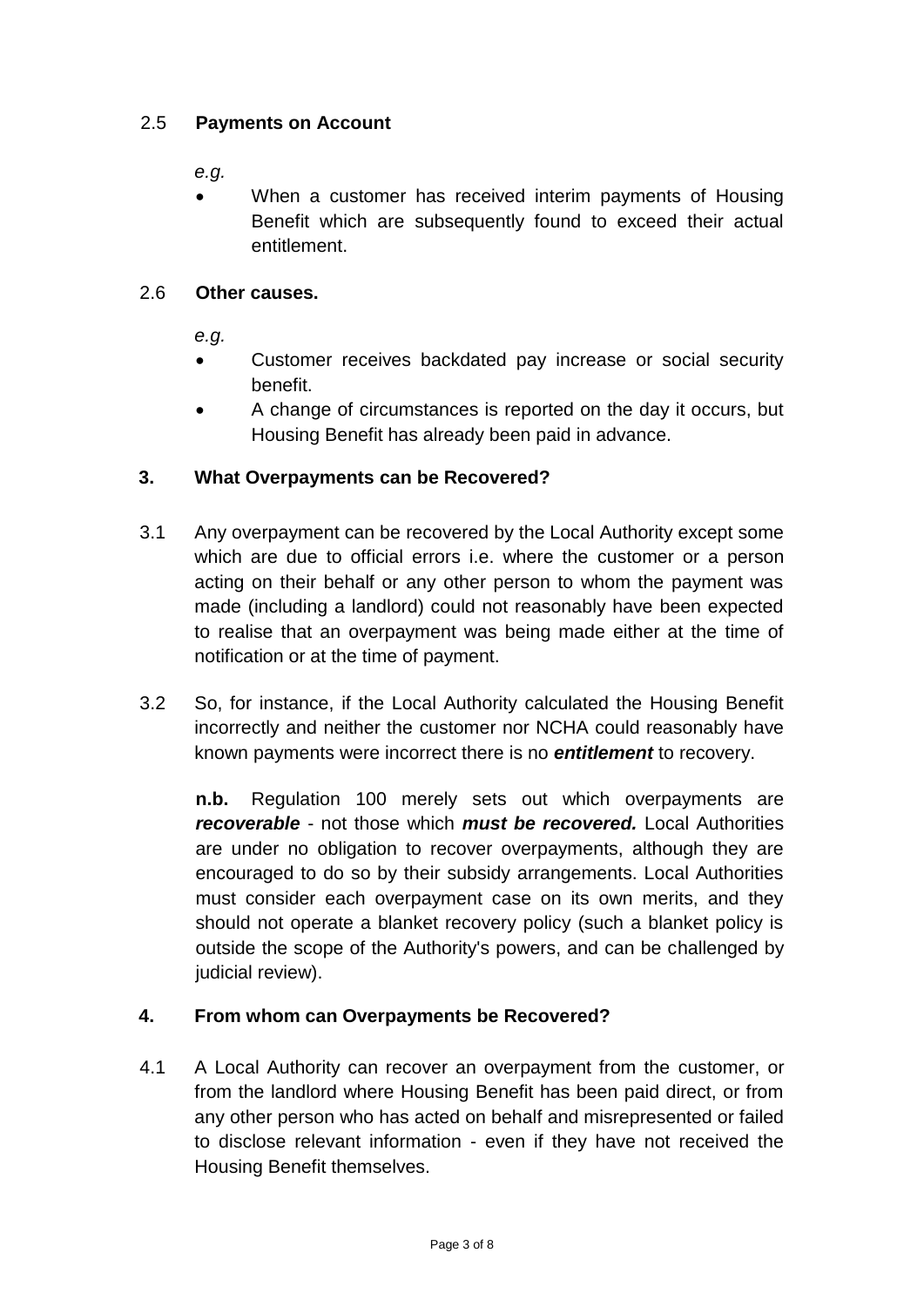# 5. **How should Overpayments be Recovered?**

# **Notification**

- 5.1 If a Local Authority decides to recover an overpayment, it must notify the person from whom they are seeking recovery of:
	- a) The fact that there is a recoverable overpayment;
	- b) The reason why the overpayment arose;
	- c) The amount of the overpayment;
	- d) How the overpayment was calculated;
	- e) The benefit weeks to which the overpayment relates;
	- f) If recovery is to be made by deduction from ongoing benefit, that fact and the amount of the deduction
	- g) The right of the person from whom recovery is being sought to request a written statement as to the reasons behind the decision to recover the overpayment and the time and manner in which they may do so;
	- h) The right of the person from whom recovery is being sought to appeal against the decision to recover, and the time and manner in which they may do so.
- 5.2 Any request to repay an overpayment which does not include **ALL** of the above is invalid.

(The principal importance of this is that the time limit within which an appeal can be lodged cannot be enforced).

**6. Methods of recovery by the Local Authority.**

# 6.1 **Deduction from composite payment (such as a schedule of payments).**

LAWFUL The effect is to pay less than the full entitlement to the customers covered by the composite payment. Section 16 of the Social Security Administration Act (Fraud) 1997.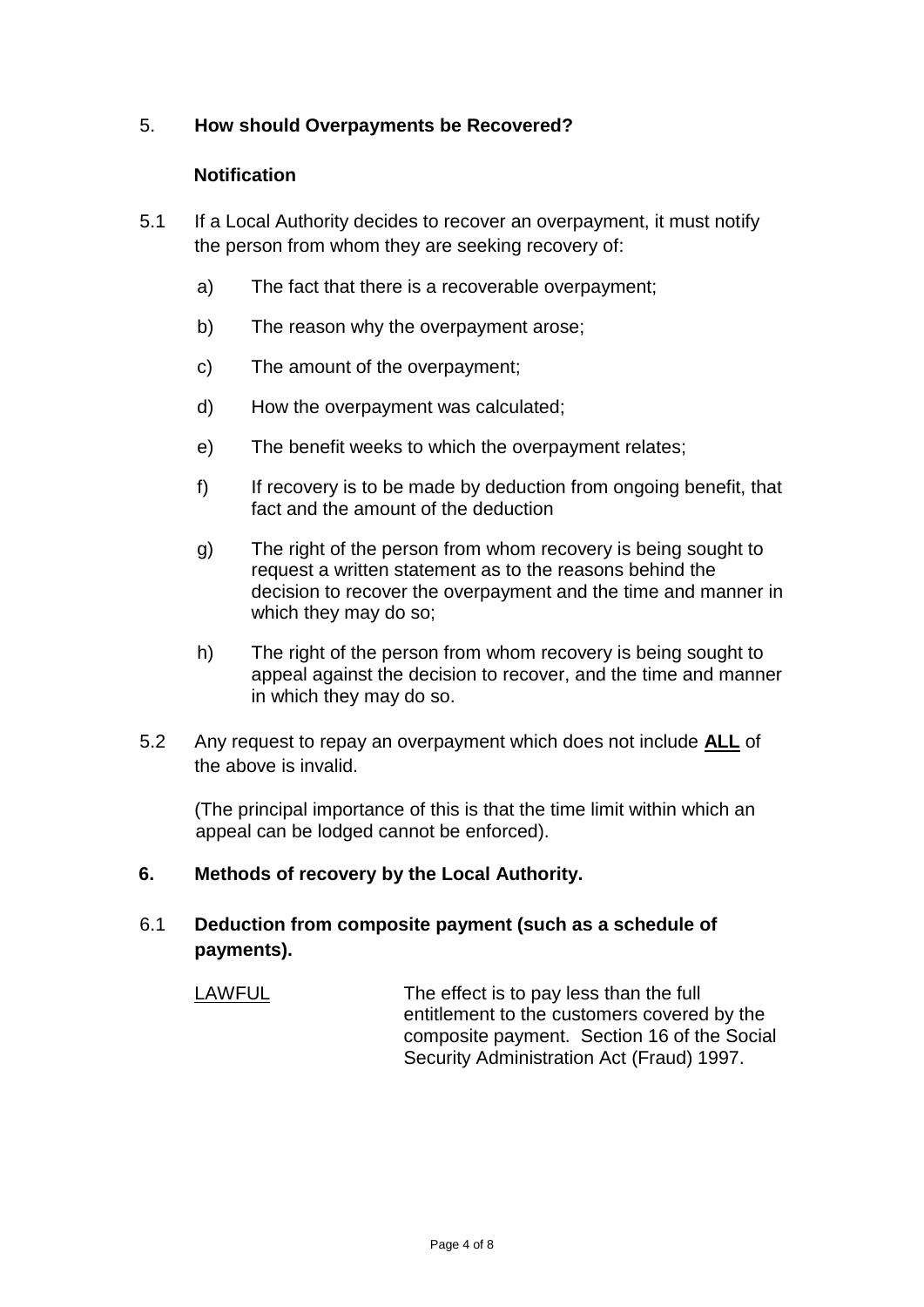# 6.2 **From backdated Housing Benefit.**

LAWFUL Backdated Housing Benefit may be withheld to recover all or part of an overpayment.

> (e.g. Local Authority becomes aware of a change in circumstances and stops payment. The claim is re-assessed after six weeks and £100 overpayment is identified. Meanwhile, six weeks ongoing Housing Benefit of £20 a week is due (total £120). The overpayment can be recovered from the backdated Housing Benefit leaving £20 backdated benefit to be paid.

# 6.3 **From ongoing Housing Benefit.**

LAWFUL Where benefit is paid direct to NCHA, deductions can only be made if the customer is still entitled to Housing Benefit and lives in accommodation provided by NCHA. Local Authorities will seek to recover overpayments from the customer via deductions if they are still entitled to Housing Benefit. If the customer is claiming Income Support, they will deduct a minimum of payment set by Government, however the claimant can contest this amount and ask for it to be reduced. In cases of fraud the deduction will be higher.

> The Local Authority has the power to deduct an ongoing overpayment, even if this is from another address. This would cease if it was another Local Authority the claimant moved to and an invoice would be sent to the customer at their new address.The claimant would then need to set up a payment plan to clear the outstanding amount.

# 6.4 **By invoicing customer.**

| <b>LAWFUL</b> | Customer can pay in instalments or with a |
|---------------|-------------------------------------------|
|               | lump-sum.                                 |

#### 6.5 **By invoicing landlord.**

| <b>LAWFUL</b> | But only where Housing Benefit was paid |
|---------------|-----------------------------------------|
|               | direct.                                 |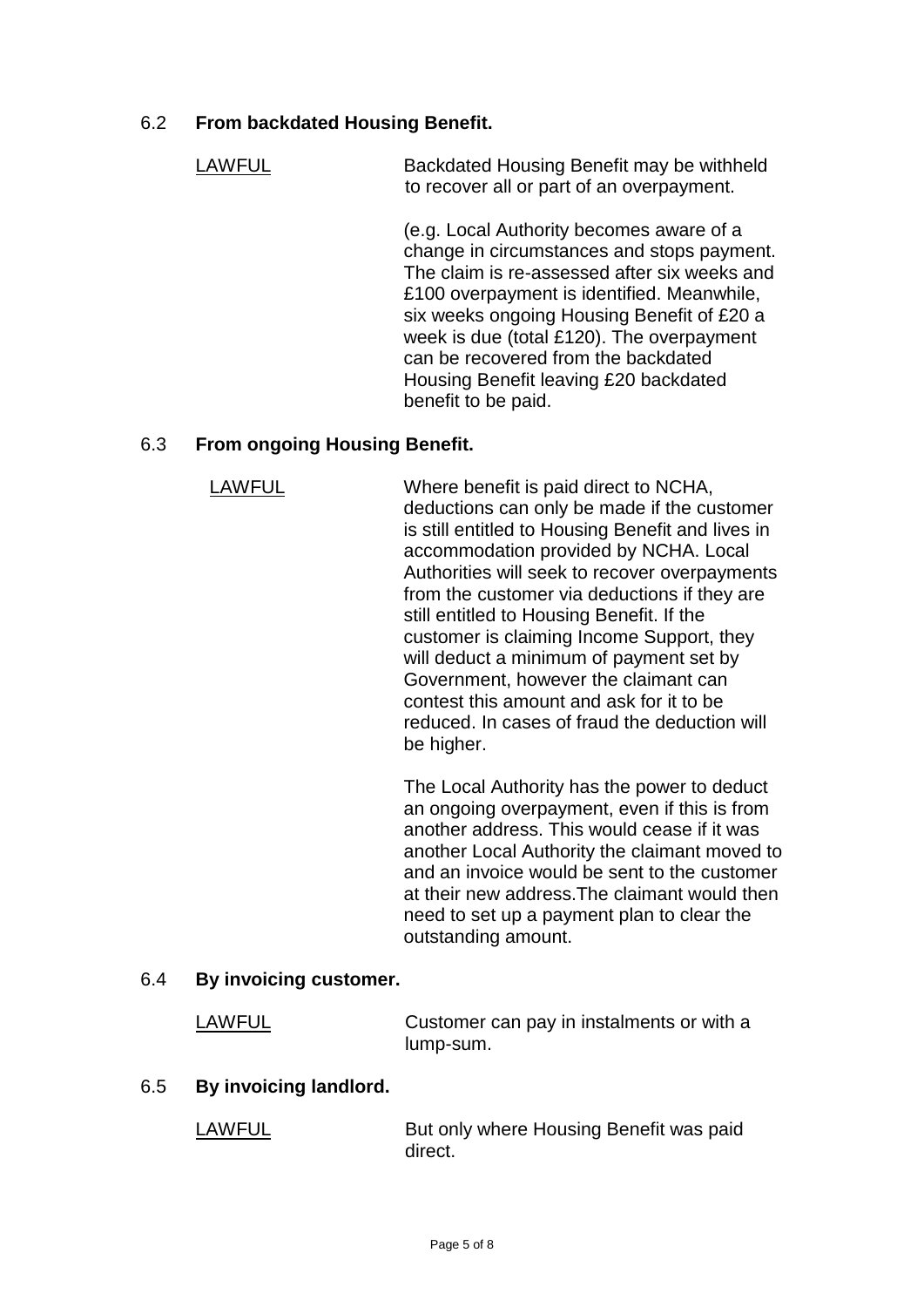- REASONABLE **If the overpayment was official error and** NCHA could reasonably have been expected to realise that Housing Benefit was overpaid. e.g. if Housing Benefit direct was paid after a tenancy ended and NCHA had notified the Local Authority of this.
- UNREASONABLE If the overpayment was caused by claimant error e.g. failure to notify change of circumstances of which NCHA had no knowledge.

# 6.6 **By deduction from Social Security Benefit.**

- a) This can be requested by the Local Authority if it is unable to recover the overpayment by deduction from Housing Benefit (ongoing or arrears)
- b) The overpayment was caused by misrepresentation or failure to disclose a material fact (either innocently or deliberately) by the person from whose benefit recovery is to be sought.
- c) In practice, the Local Authority will always seek to recover overpayments from NCHA if Housing Benefit has been paid direct.

# **7. Agreements to Repay**

- 7.1 Where Local Authority will only pay Housing Benefit direct if landlord signs agreement to repay any/all overpayments.
	- INVALID Local Authorities are obliged to pay Housing Benefit in some cases (see pages 10-11 of NCHA's Arrears Policy & Procedure - Housing Benefit Direct) These cannot therefore have any strings attached to them; some overpayments are not recoverable - it is unlawful for a Local Authority to demand repayment without testing recoverability first; operating a blanket recovery policy is unlawful - each case must be looked at individually - a blanket policy is fettering the Authority's discretion.

It can be seen as landlords waiving their right of appeal if they agree to repay in advance - (if Local Authorities recognise that landlords may want to appeal against a decision to recover an overpayment, it negates the agreement to repay)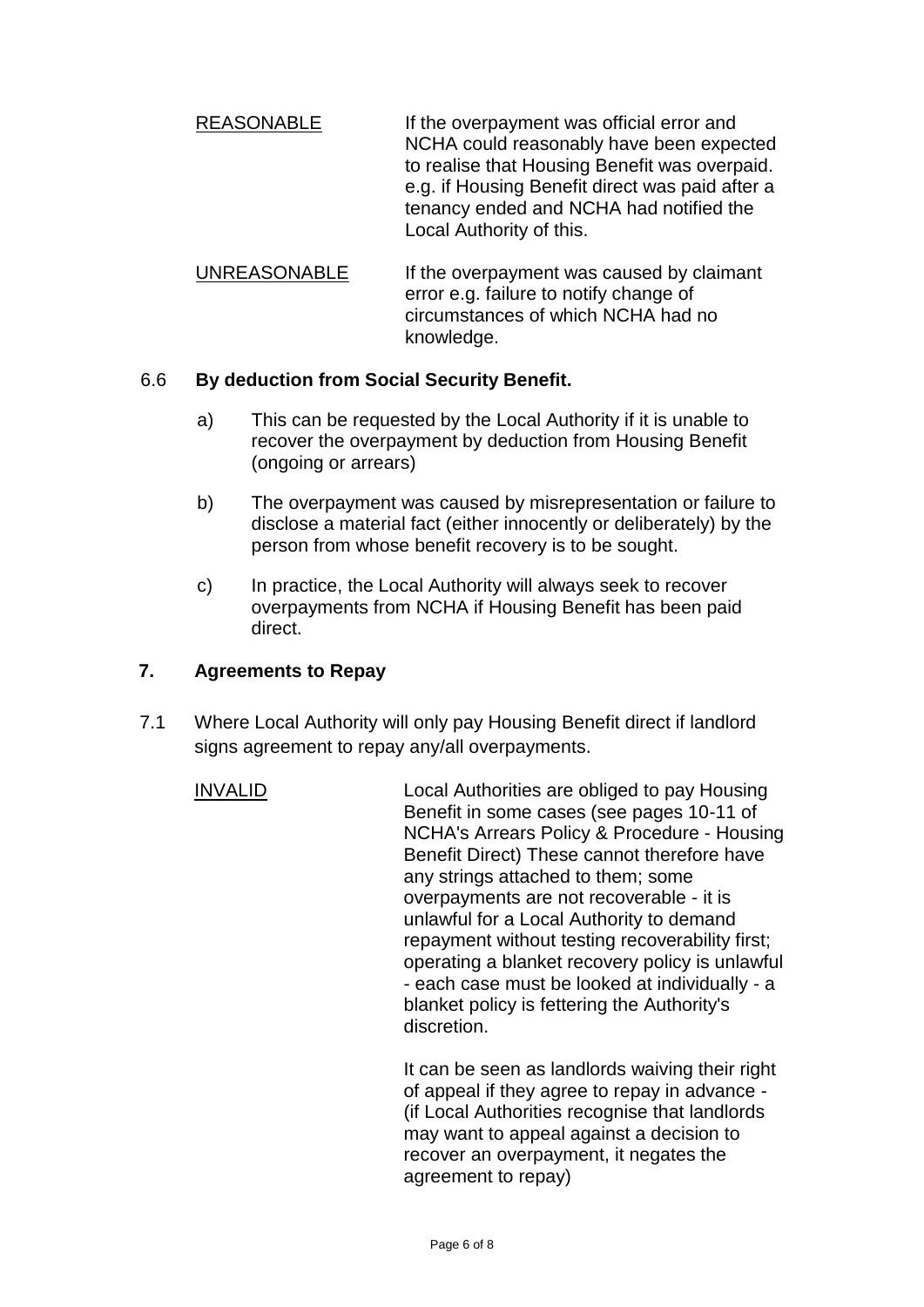Therefore, even though we would normally sign agreements to repay overpayments in order to receive Housing Benefit, they are not binding and we should investigate every invoice to check whether it should be paid.

# **8. Points To Watch**

#### 8.1 **Identify areas where the Local Authority is acting UNLAWFULLY:**

- a) Insisting on agreements to repay.
- b) Failing to send proper notification.

#### 8.2 **Identify areas where Local Authority is acting UNREASONABLY:**

- a) Requesting repayment of overpayments from landlord in every case.
- b) Deducting overpayments from backdated Housing Benefit.

#### **9. Ways of Challenging the Local Authority**

- 9.1 Consider using the appeal procedure:
	- a) Appeals Section of Housing Benefit Department.
	- b) Overpayments Tribunal.
	- c). Legal action via NCHA's Solicitors.

# **Housing Benefit Overpayments and NCHA**

#### **10. Overview and Summary**

10.1 Overpayments occur where Housing Benefit has been paid direct to NCHA in excess of the customer's entitlement. The customer's circumstances may have changed or the tenancy has ended and Housing Benefit has continued to be paid.

#### **11. Examples of where Housing Benefit Overpayments may occur:**

a) A customers Income Support might stop and the customer's new income may preclude any further entitlement to Housing Benefit. If Housing Benefit has continued beyond the customers legitimate entitlement period, NCHA will have received Housing Benefit which will need to be refunded to the Council.